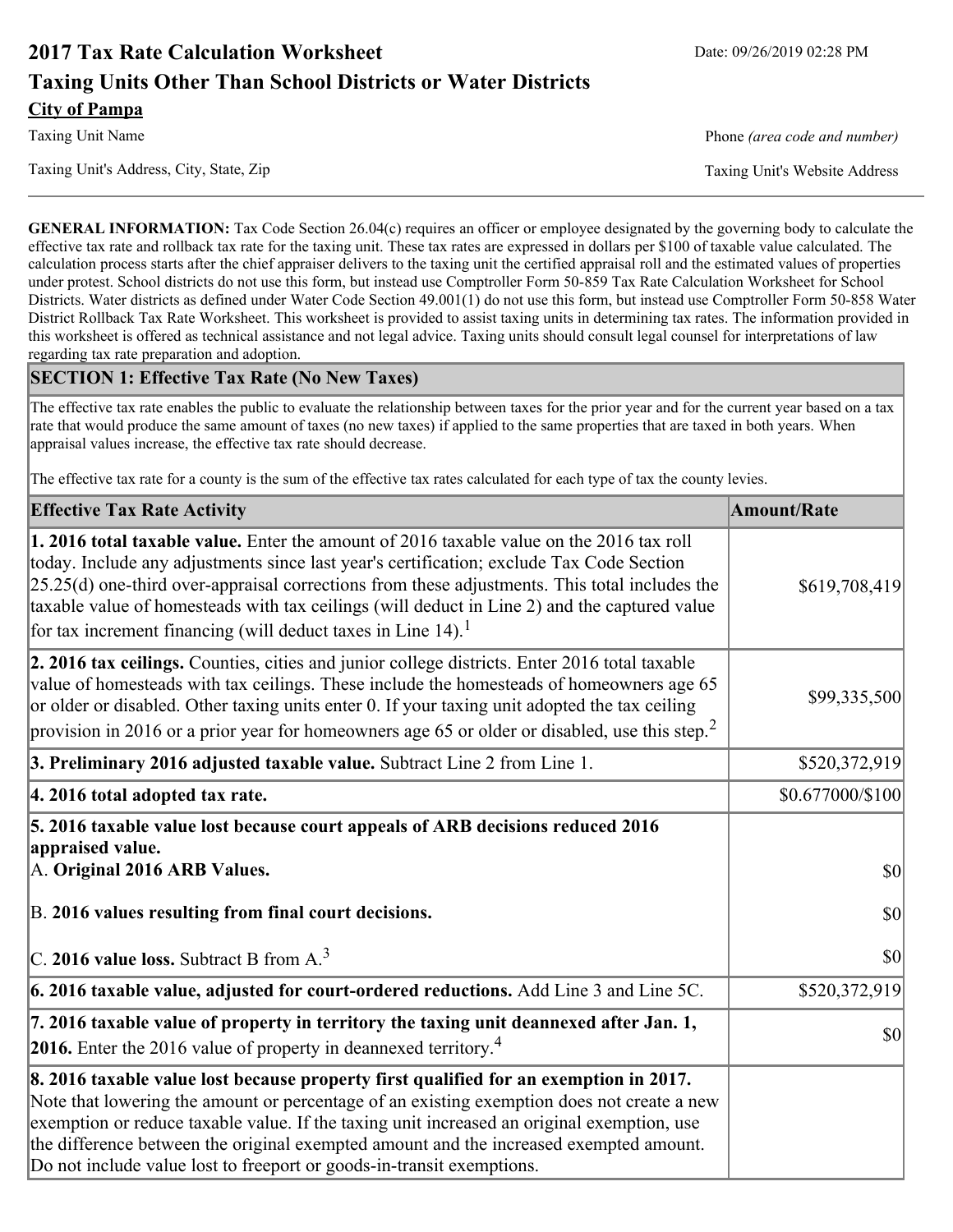| A. Absolute exemptions. Use 2016 market value:                                                                                                                                                                                                                                                                                                                                                                           | \$114,810      |
|--------------------------------------------------------------------------------------------------------------------------------------------------------------------------------------------------------------------------------------------------------------------------------------------------------------------------------------------------------------------------------------------------------------------------|----------------|
| B. Partial exemptions. 2017 exemption amount or 2017 percentage exemption times 2016<br>value:                                                                                                                                                                                                                                                                                                                           | \$1,991,770    |
| C. Value loss. Add A and $B^5$                                                                                                                                                                                                                                                                                                                                                                                           | \$2,106,580    |
| 9. 2016 taxable value lost because property first qualified for agricultural appraisal (1-<br>d or 1-d-1), timber appraisal, recreational/scenic appraisal or public access airport<br>special appraisal in 2017. Use only properties that qualified in 2017 for the first time; do<br>not use properties that qualified in 2016.                                                                                        |                |
| A. 2016 market value:                                                                                                                                                                                                                                                                                                                                                                                                    | \$0            |
| B. 2017 productivity or special appraised value:                                                                                                                                                                                                                                                                                                                                                                         | $ 10\rangle$   |
| $ C$ . Value loss. Subtract B from A. $^6$                                                                                                                                                                                                                                                                                                                                                                               | $ 10\rangle$   |
| 10. Total adjustments for lost value. Add lines 7, 8C and 9C.                                                                                                                                                                                                                                                                                                                                                            | \$2,106,580    |
| 11. 2016 adjusted taxable value. Subtract Line 10 from Line 6.                                                                                                                                                                                                                                                                                                                                                           | \$518,266,339  |
| 12. Adjusted 2016 taxes. Multiply Line 4 by Line 11 and divide by \$100.                                                                                                                                                                                                                                                                                                                                                 | \$3,508,663    |
| 13. Taxes refunded for years preceding tax year 2016. Enter the amount of taxes refunded<br>by the taxing unit for tax years preceding tax year 2016. Types of refunds include court<br>decisions, Tax Code Section 25.25(b) and (c) corrections and Tax Code Section 31.11<br>payment errors. Do not include refunds for tax year 2016. This line applies only to tax years<br>preceding tax year $2016$ . <sup>7</sup> | \$496          |
| 14. Taxes in tax increment financing (TIF) for tax year 2016. Enter the amount of taxes<br>paid into the tax increment fund for a reinvestment zone as agreed by the taxing unit. If the<br>taxing unit has no 2017 captured appraised value in Line 16D, enter $0.8$                                                                                                                                                    | $ 10\rangle$   |
| 15. Adjusted 2016 taxes with refunds and TIF adjustment. Add Lines 12 and 13, subtract<br>Line $149$                                                                                                                                                                                                                                                                                                                     | \$3,509,159    |
| 16. Total 2017 taxable value on the 2017 certified appraisal roll today. This value<br>includes only certified values and includes the total taxable value of homesteads with tax<br>ceilings (will deduct in Line 18). These homesteads include homeowners age 65 or older or<br>disabled. <sup>10</sup>                                                                                                                |                |
| A. Certified values:                                                                                                                                                                                                                                                                                                                                                                                                     | \$635,074,061  |
| B. Counties: Include railroad rolling stock values certified by the Comptroller's office:                                                                                                                                                                                                                                                                                                                                | \$0            |
| C. Pollution control and energy storage system exemption : Deduct the value of property<br>exempted for the current tax year for the first time as pollution control or energy storage<br>system property:                                                                                                                                                                                                               | \$0            |
| $\vert$ D. Tax increment financing: Deduct the 2017 captured appraised value of property taxable<br>by a taxing unit in a tax increment financing zone for which the 2017 taxes will be deposited<br>into the tax increment fund. Do not include any new property value that will be included in                                                                                                                         | \$0            |
| Line 21 below. $11$                                                                                                                                                                                                                                                                                                                                                                                                      | \$635,074,061] |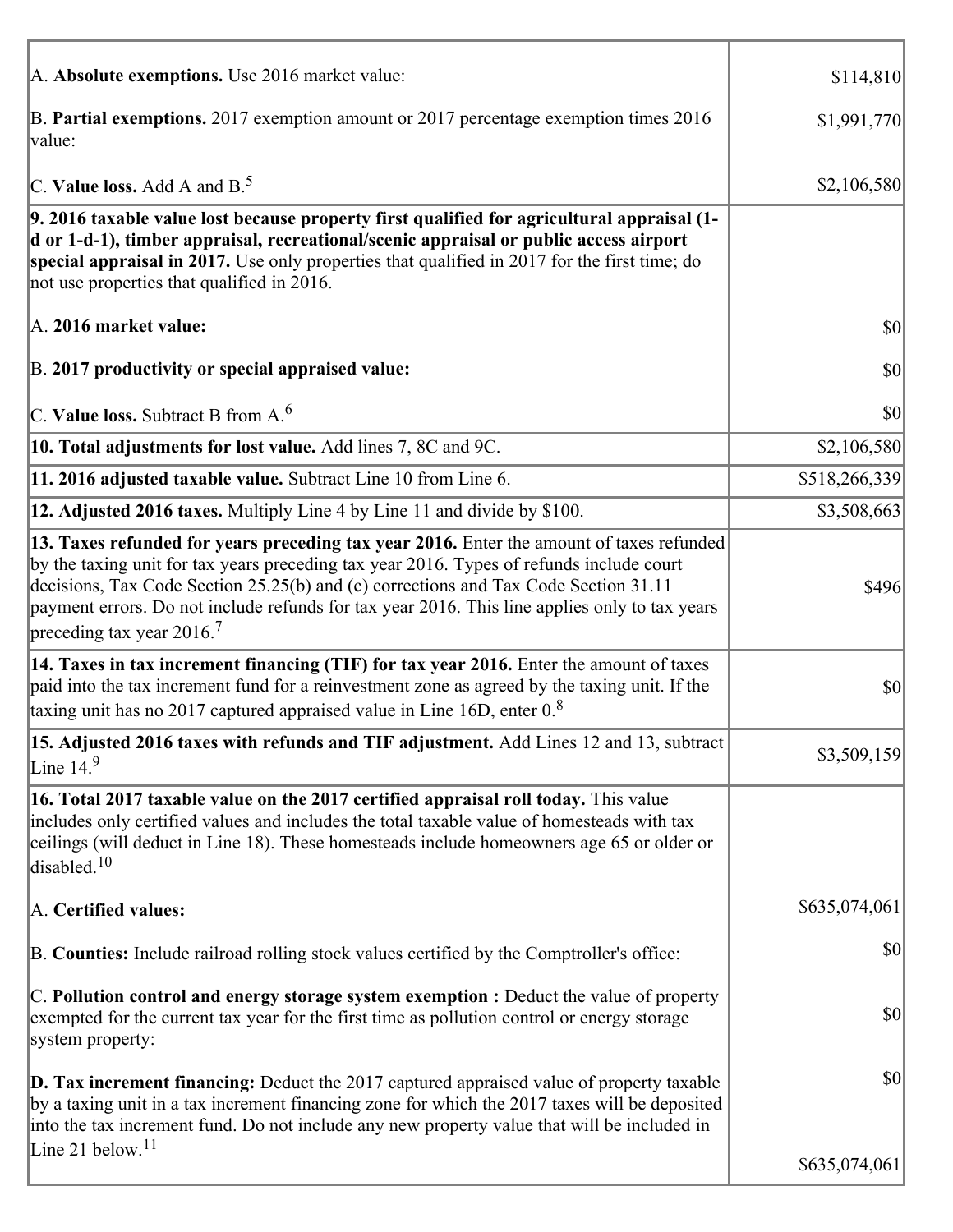| E. Total 2017 value. Add A and B, then subtract C and D.                                                                                                                                                                                                                                                                                                                                                                                                                                                                                                                                                                                                                                                                 |                  |
|--------------------------------------------------------------------------------------------------------------------------------------------------------------------------------------------------------------------------------------------------------------------------------------------------------------------------------------------------------------------------------------------------------------------------------------------------------------------------------------------------------------------------------------------------------------------------------------------------------------------------------------------------------------------------------------------------------------------------|------------------|
| $ 17$ . Total value of properties under protest or not included on certified appraisal roll. <sup>12</sup>                                                                                                                                                                                                                                                                                                                                                                                                                                                                                                                                                                                                               |                  |
| A. 2017 taxable value of properties under protest. The chief appraiser certifies a list of<br>properties still under ARB protest. The list shows the appraisal district's value and the<br>taxpayer's claimed value, if any, or an estimate of the value if the taxpayer wins. For each of<br>the properties under protest, use the lowest of these values. Enter the total value. <sup>13</sup>                                                                                                                                                                                                                                                                                                                         | \$177,140        |
| B. 2017 value of properties not under protest or included on certified appraisal roll.<br>The chief appraiser gives taxing units a list of those taxable properties that the chief<br>appraiser knows about, but are not included in the appraisal roll certification. These<br>properties also are not on the list of properties that are still under protest. On this list of<br>properties, the chief appraiser includes the market value, appraised value and exemptions for<br>the preceding year and a reasonable estimate of the market value, appraised value and<br>exemptions for the current year. Use the lower market, appraised or taxable value (as<br>appropriate). Enter the total value. <sup>14</sup> | $ 10\rangle$     |
| C. Total value under protest or not certified: Add A and B.                                                                                                                                                                                                                                                                                                                                                                                                                                                                                                                                                                                                                                                              | \$177,140        |
| 18. 2017 tax ceilings. Counties, cities and junior colleges enter 2017 total taxable value of<br>homesteads with tax ceilings. These include the homesteads of homeowners age 65 or older<br>or disabled. Other taxing units enter 0. If your taxing units adopted the tax ceiling provision<br>$\vert$ in 2016 or a prior year for homeowners age 65 or older or disabled, use this step. <sup>15</sup>                                                                                                                                                                                                                                                                                                                 | \$102,350,500    |
| 19. 2017 total taxable value. Add Lines 16E and 17C. Subtract Line 18.                                                                                                                                                                                                                                                                                                                                                                                                                                                                                                                                                                                                                                                   | \$532,900,701    |
| 20. Total 2017 taxable value of properties in territory annexed after Jan. 1, 2016.<br>Include both real and personal property. Enter the 2017 value of property in territory<br>annexed. <sup>16</sup>                                                                                                                                                                                                                                                                                                                                                                                                                                                                                                                  | $ 10\rangle$     |
| 21. Total 2017 taxable value of new improvements and new personal property located<br>in new improvements. New means the item was not on the appraisal roll in 2016. An<br>improvement is a building, structure, fixture or fence erected on or affixed to land. New<br>additions to existing improvements may be included if the appraised value can be<br>determined. New personal property in a new improvement must have been brought into the<br>taxing unit after Jan. 1, 2016, and be located in a new improvement. New improvements do<br>include property on which a tax abatement agreement has expired for $2017$ . <sup>17</sup>                                                                             | \$4,322,860      |
| 22. Total adjustments to the 2017 taxable value. Add Lines 20 and 21.                                                                                                                                                                                                                                                                                                                                                                                                                                                                                                                                                                                                                                                    | \$4,322,860      |
| $ 23. 2017$ adjusted taxable value. Subtract Line 22 from Line 19.                                                                                                                                                                                                                                                                                                                                                                                                                                                                                                                                                                                                                                                       | \$528,577,841    |
| 24. 2017 effective tax rate. Divide Line 15 by Line 23 and multiply by $$100$ . <sup>18</sup>                                                                                                                                                                                                                                                                                                                                                                                                                                                                                                                                                                                                                            | \$0.663886/\$100 |
| <b>25. COUNTIES ONLY.</b> Add together the effective tax rates for each type of tax the county<br>levies. The total is the 2017 county effective tax rate. <sup>19</sup>                                                                                                                                                                                                                                                                                                                                                                                                                                                                                                                                                 |                  |

- <sup>2</sup>Tex. Tax Code Section 26.012(14)
- <sup>1</sup>Tex. Tax Code Section 26.012(14) <sup>9</sup>Tex. Tax Code Section 26.012(13) <sup>9</sup>Tex. Tax Code Section 26.012
	-
- <sup>3</sup>Tex. Tax Code Section 26.012(13) <sup>11</sup>Tex. Tax Code Section 26.03(c) <sup>4</sup>Tex. Tax Code Section 26.01(c) and <sup>12</sup>Tex. Tax Code Section 26.01(c) and <sup>12</sup>Tex. Tax Code Section 26.01(c) and <sup>12</sup>Tex. Tax Code Section 26.01(c)
	- <sup>12</sup>Tex. Tax Code Section 26.01(c) and (d)
	-
- <sup>5</sup>Tex. Tax Code Section 26.012(15) <sup>13</sup>Tex. Tax Code Section 26.01(c) <sup>6</sup>Tex. Tax Code Section 26.01(d) <sup>6</sup>Tex. Tax Code Section 26.012(15) <sup>14</sup>Tex. Tax Code Section 26.01(d)<sup>7</sup>Tex. Tax Code Section 26.012(6)
- $7$ Tex. Tax Code Section 26.012(13)
- 
- 
- ${}^{8}$ Tex. Tax Code Section 26.03(c)  ${}^{16}$ Tex. Tax Code Section 26.012(17)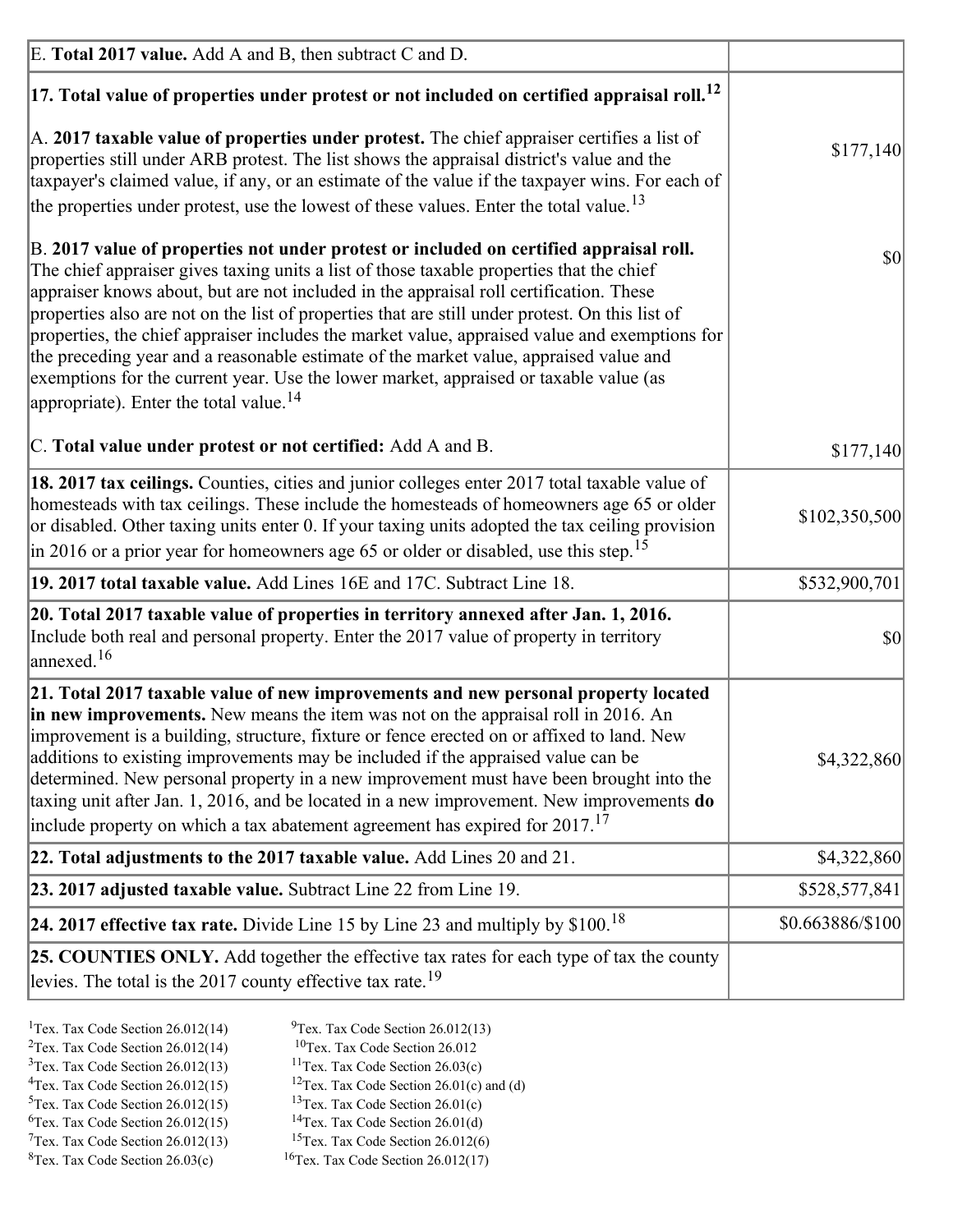### **SECTION 2: Rollback Tax Rate**

The rollback tax rate is split into two separate rates:

- 1. **Maintenance and Operations (M&O):** The M&O portion is the tax rate that is needed to raise the same amount of taxes that the taxing unit levied in the prior year plus eight percent. This rate accounts for such things as salaries, utilities and day-to-day operations.
- 2. **Debt:** The debt tax rate includes the debt service necessary to pay the taxing unit's debt payments in the coming year. This rate accounts for principal and interest on bonds and other debt secured by property tax revenue.

The rollback tax rate for a county is the sum of the rollback tax rates calculated for each type of tax the county levies. In most cases the rollback tax rate exceeds the effective tax rate, but occasionally decreases in a taxing unit's debt service will cause the effective tax rate to be higher than the rollback tax rate.

| <b>Rollback Tax Rate Activity</b>                                                                                                                                                                                                                                                                                                                                                                                                                                                                                                                                                                                                                                       | <b>Amount/Rate</b> |
|-------------------------------------------------------------------------------------------------------------------------------------------------------------------------------------------------------------------------------------------------------------------------------------------------------------------------------------------------------------------------------------------------------------------------------------------------------------------------------------------------------------------------------------------------------------------------------------------------------------------------------------------------------------------------|--------------------|
| 26. 2016 maintenance and operations (M&O) tax rate.                                                                                                                                                                                                                                                                                                                                                                                                                                                                                                                                                                                                                     | $$0.571468/\$100$  |
| $ 27.2016$ adjusted taxable value. Enter the amount from Line 11.                                                                                                                                                                                                                                                                                                                                                                                                                                                                                                                                                                                                       | \$518,266,339      |
| 28. 2016 M&O taxes.                                                                                                                                                                                                                                                                                                                                                                                                                                                                                                                                                                                                                                                     |                    |
|                                                                                                                                                                                                                                                                                                                                                                                                                                                                                                                                                                                                                                                                         |                    |
| A. Multiply Line 26 by Line 27 and divide by \$100.                                                                                                                                                                                                                                                                                                                                                                                                                                                                                                                                                                                                                     | \$2,961,726        |
| B. Cities, counties and hospital districts with additional sales tax: Amount of additional<br>sales tax collected and spent on M&O expenses in 2016. Enter amount from full year's sales<br>tax revenue spent for M&O in 2016 fiscal year, if any. Other taxing units enter 0. Counties<br>exclude any amount that was spent for economic development grants from the amount of<br>sales tax spent.                                                                                                                                                                                                                                                                     | \$1,041,915        |
| C. Counties: Enter the amount for the state criminal justice mandate. If second or later year,<br>the amount is for increased cost above last year's amount. Other taxing units enter 0.                                                                                                                                                                                                                                                                                                                                                                                                                                                                                | $ 10\rangle$       |
| D. Transferring function: If discontinuing all of a department, function or activity and<br>transferring it to another taxing unit by written contract, enter the amount spent by the taxing<br>unit discontinuing the function in the 12 months preceding the month of this calculation. If<br>the taxing unit did not operate this function for this 12-month period, use the amount spent<br>in the last full fiscal year in which the taxing unit operated the function. The taxing unit<br>discontinuing the function will subtract this amount in H below. The taxing unit receiving<br>the function will add this amount in H below. Other taxing units enter 0. | $ 10\rangle$       |
| E. Taxes refunded for years preceding tax year 2016: Enter the amount of M&O taxes<br>refunded in the preceding year for taxes before that year. Types of refunds include court<br>decisions, Tax Code Section 25.25(b) and (c) corrections and Tax Code Section 31.11<br>payment errors. Do not include refunds for tax year 2016. This line applies only to tax years<br>preceding tax year 2016.                                                                                                                                                                                                                                                                     | \$415              |
| F. Enhanced indigent health care expenditures: Enter the increased amount for the<br>current year's enhanced indigent health care expenditures above the preceding tax year's<br>enhanced indigent health care expenditures, less any state assistance.                                                                                                                                                                                                                                                                                                                                                                                                                 | $ 10\rangle$       |
| G. Taxes in TIF: Enter the amount of taxes paid into the tax increment fund for a<br>reinvestment zone as agreed by the taxing unit. If the taxing unit has no 2017 captured<br>appraised value in Line 16D, enter 0.                                                                                                                                                                                                                                                                                                                                                                                                                                                   | $ 10\rangle$       |
| <b>H. Adjusted M&amp;O Taxes.</b> Add A, B, C, E and F. For taxing unit with D, subtract if<br>discontinuing function and add if receiving function. Subtract G.                                                                                                                                                                                                                                                                                                                                                                                                                                                                                                        | \$4,004,056        |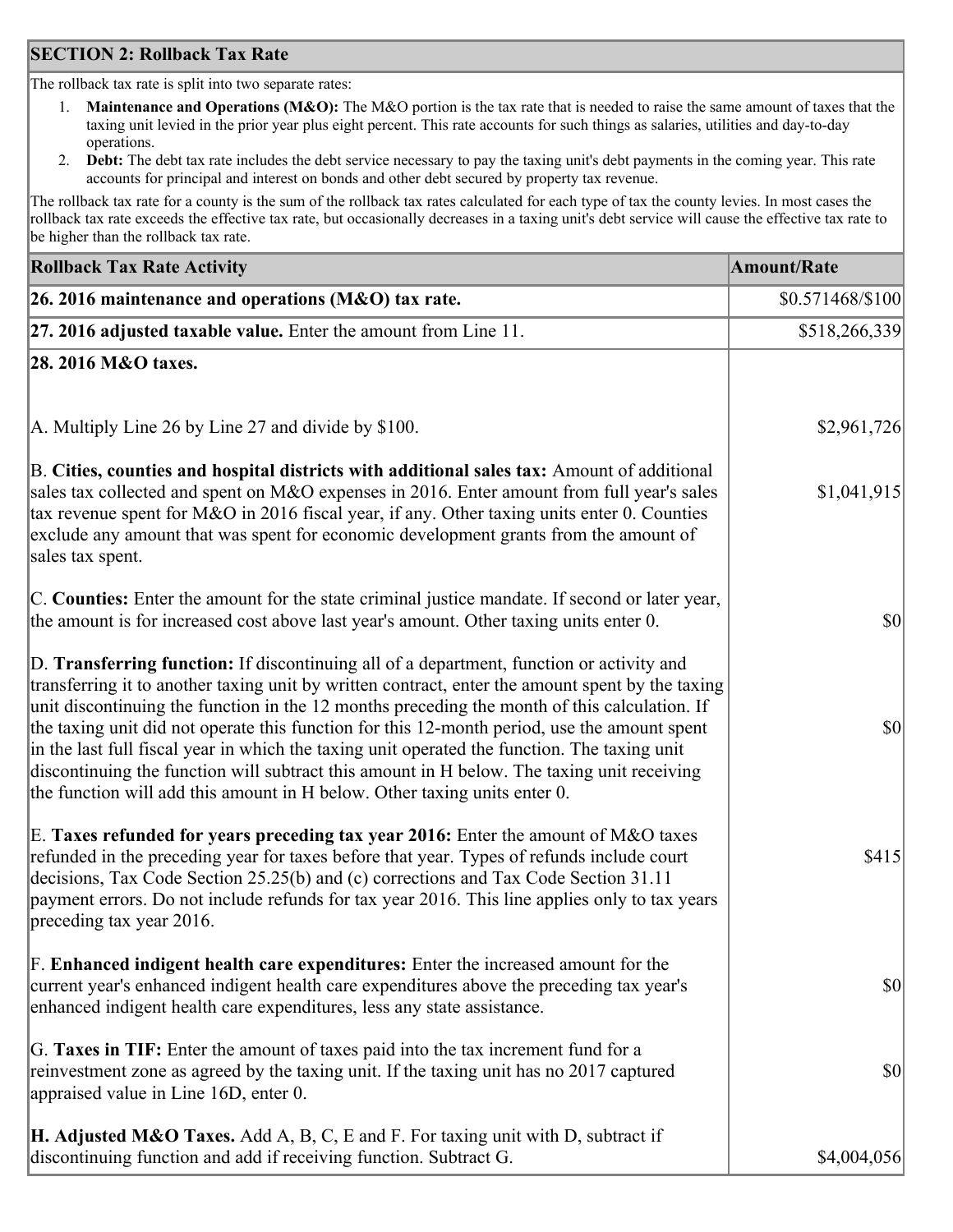| 29. 2017 adjusted taxable value. Enter Line 23 from the Effective Tax Rate Worksheet.                                                                                                                                                                                                                                                                                                          | \$528,577,841    |
|------------------------------------------------------------------------------------------------------------------------------------------------------------------------------------------------------------------------------------------------------------------------------------------------------------------------------------------------------------------------------------------------|------------------|
| 30. 2017 effective maintenance and operations rate. Divide Line 28H by Line 29 and<br>multiply by \$100.                                                                                                                                                                                                                                                                                       | \$0.757515/\$100 |
| $31.2017$ rollback maintenance and operation rate. Multiply Line 30 by 1.08.                                                                                                                                                                                                                                                                                                                   | \$0.818116/\$100 |
| 32. Total 2017 debt to be paid with property taxes and additional sales tax revenue.<br>Debt means the interest and principal that will be paid on debts that:<br>$(1)$ are paid by property taxes,<br>$(2)$ are secured by property taxes,<br>$(3)$ are scheduled for payment over a period longer than one year and<br>$(4)$ are not classified in the taxing unit's budget as M&O expenses. |                  |
| A. Debt also includes contractual payments to other taxing units that have incurred debts on<br>behalf of this taxing unit, if those debts meet the four conditions above. Include only<br>amounts that will be paid from property tax revenue. Do not include appraisal district budget<br>payments. Enter debt amount.                                                                       | \$703,447        |
| B. Subtract <b>unencumbered fund amount</b> used to reduce total debt.                                                                                                                                                                                                                                                                                                                         | \$0              |
| C. Subtract amount paid from other resources.                                                                                                                                                                                                                                                                                                                                                  |                  |
| D. Adjusted debt. Subtract B and C from A.                                                                                                                                                                                                                                                                                                                                                     | \$0<br>\$703,447 |
| 33. Certified 2016 excess debt collections. Enter the amount certified by the collector.                                                                                                                                                                                                                                                                                                       | \$0              |
| 34. Adjusted 2017 debt. Subtract Line 33 from Line 32D.                                                                                                                                                                                                                                                                                                                                        | \$703,447        |
| 35. Certified 2017 anticipated collection rate. Enter the rate certified by the collector. If<br>the rate is 100 percent or greater, enter 100 percent.                                                                                                                                                                                                                                        | 100.00%          |
| 36. 2017 debt adjusted for collections. Divide Line 34 by Line 35                                                                                                                                                                                                                                                                                                                              | \$703,447        |
| 37. 2017 total taxable value. Enter the amount on Line 19.                                                                                                                                                                                                                                                                                                                                     | \$532,900,701    |
| <b>38. 2017 debt tax rate.</b> Divide Line 36 by Line 37 and multiply by \$100.                                                                                                                                                                                                                                                                                                                | \$0.132003/\$100 |
| 39. 2017 rollback tax rate. Add Lines 31 and 38.                                                                                                                                                                                                                                                                                                                                               | \$0.950119/\$100 |
| 40. COUNTIES ONLY. Add together the rollback tax rates for each type of tax the county<br>levies. The total is the 2017 county rollback tax rate.                                                                                                                                                                                                                                              |                  |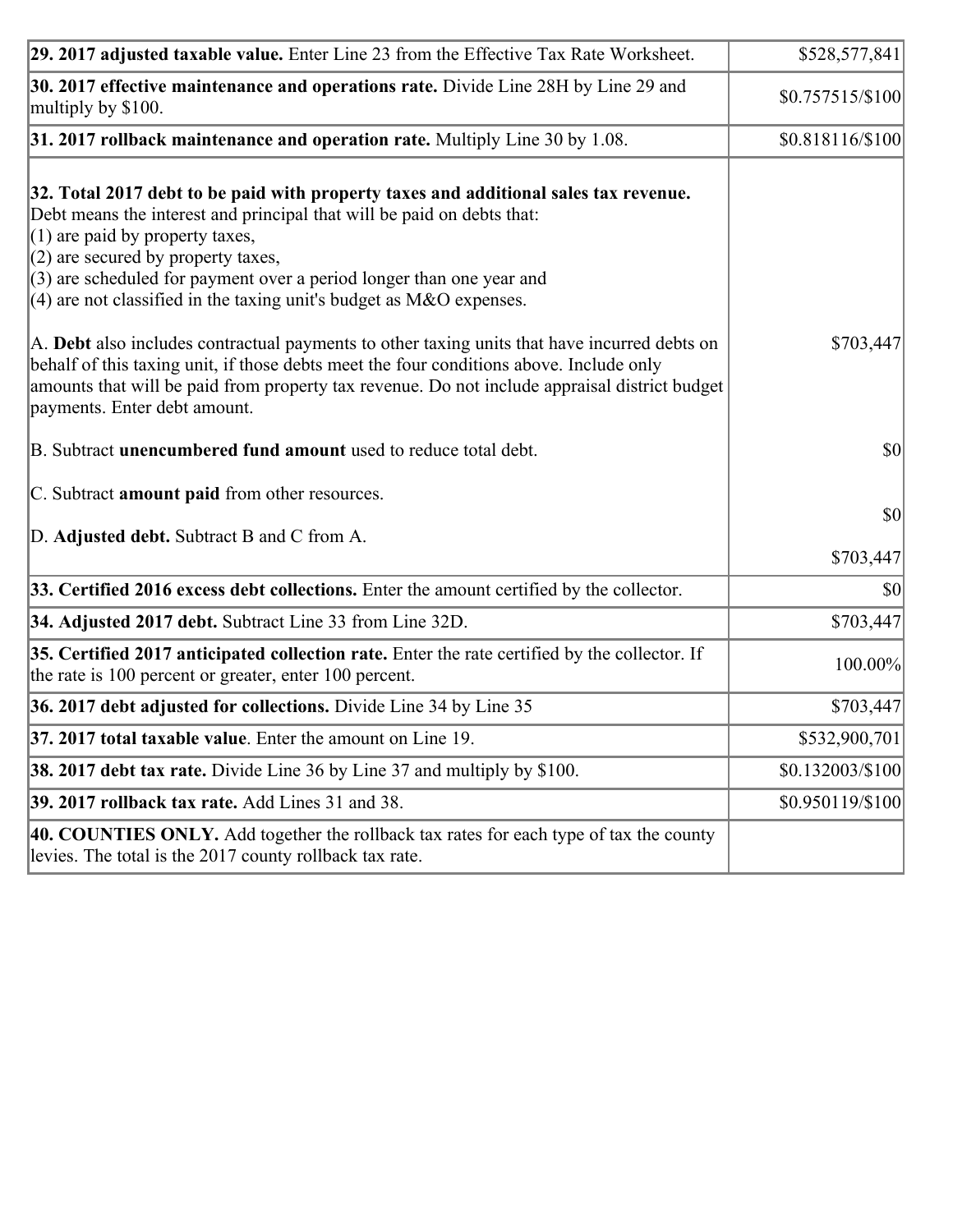## **SECTION 3: Additional Sales Tax to Reduce Property Taxes**

Cities, counties and hospital districts may levy a sales tax specifically to reduce property taxes. Local voters by election must approve imposing or abolishing the additional sales tax. If approved, the taxing unit must reduce its effective and rollback tax rates to offset the expected sales tax revenue.

This section should only be completed by a county, city or hospital district that is required to adjust its effective tax rate and/or rollback tax rate because it adopted the additional sales tax.

| <b>Activity</b>                                                                                                                                                                                                                                                                                                                                                                                                 | <b>Amount/Rate</b>                  |
|-----------------------------------------------------------------------------------------------------------------------------------------------------------------------------------------------------------------------------------------------------------------------------------------------------------------------------------------------------------------------------------------------------------------|-------------------------------------|
| 41. Taxable Sales. For taxing units that adopted the sales tax in November 2016 or May<br>[2017, enter the Comptroller's estimate of taxable sales for the previous four quarters. <sup>20</sup><br>Taxing units that adopted the sales tax before November 2016, skip this line.                                                                                                                               | $\vert \mathbf{S} \mathbf{O} \vert$ |
| 42. Estimated sales tax revenue. Counties exclude any amount that is or will be spent for<br>economic development grants from the amount of estimated sales tax revenue. <sup>21</sup><br>Taxing units that adopted the sales tax in November 2016 or in May 2017.<br>Multiply the amount on Line 41 by the sales tax rate (.01, .005 or .0025, as applicable) and<br>multiply the result by .95. <sup>22</sup> | \$1,041,915                         |
| $ -$ or $-$<br>Taxing units that adopted the sales tax before November 2016.<br>Enter the sales tax revenue for the previous four quarters. Do not multiply by .95.                                                                                                                                                                                                                                             |                                     |
| 43. 2017 total taxable value. Enter the amount from Line 37 of the Rollback Tax Rate<br>Worksheet.                                                                                                                                                                                                                                                                                                              | \$532,900,701                       |
| 44. Sales tax adjustment rate. Divide Line 42 by Line 43 and multiply by $$100$ .                                                                                                                                                                                                                                                                                                                               | \$0.195518/\$100                    |
| 45. 2017 effective tax rate, unadjusted for sales tax. <sup>23</sup> Enter the rate from Line 24 or 25,<br>as applicable, on the Effective Tax Rate Worksheet.                                                                                                                                                                                                                                                  | \$0.663886/\$100                    |
| 46. 2017 effective tax rate, adjusted for sales tax.<br>Taxing units that adopted the sales tax in November 2016 or in May 2017.<br>Subtract Line 44 from Line 45. Skip to Line 47 if you adopted the additional sales tax before<br>November 2016.                                                                                                                                                             | \$0.663886/\$100                    |
| 47. 2017 rollback tax rate, unadjusted for sales tax. <sup>24</sup> Enter the rate from Line 39 or 40,<br>as applicable, of the Rollback Tax Rate Worksheet.                                                                                                                                                                                                                                                    | \$0.950119/\$100                    |
| $ 48.2017$ rollback tax rate, adjusted for sales tax. Subtract Line 44 from Line 47.                                                                                                                                                                                                                                                                                                                            | \$0.754601/\$100                    |

<sup>17</sup>Tex. Tax Code Section 26.012(17)

<sup>18</sup>Tex. Tax Code Section 26.04(c)

<sup>19</sup>Tex. Tax Code Section 26.04(d)

<sup>20</sup>Tex. Tax Code Section 26.041(d)

- $21$ Tex. Tax Code Section 26.041(i)
- <sup>22</sup>Tex. Tax Code Section 26.041(d)
- <sup>23</sup>Tex. Tax Code Section  $26.04(c)$

<sup>24</sup>Tex. Tax Code Section  $26.04(c)$